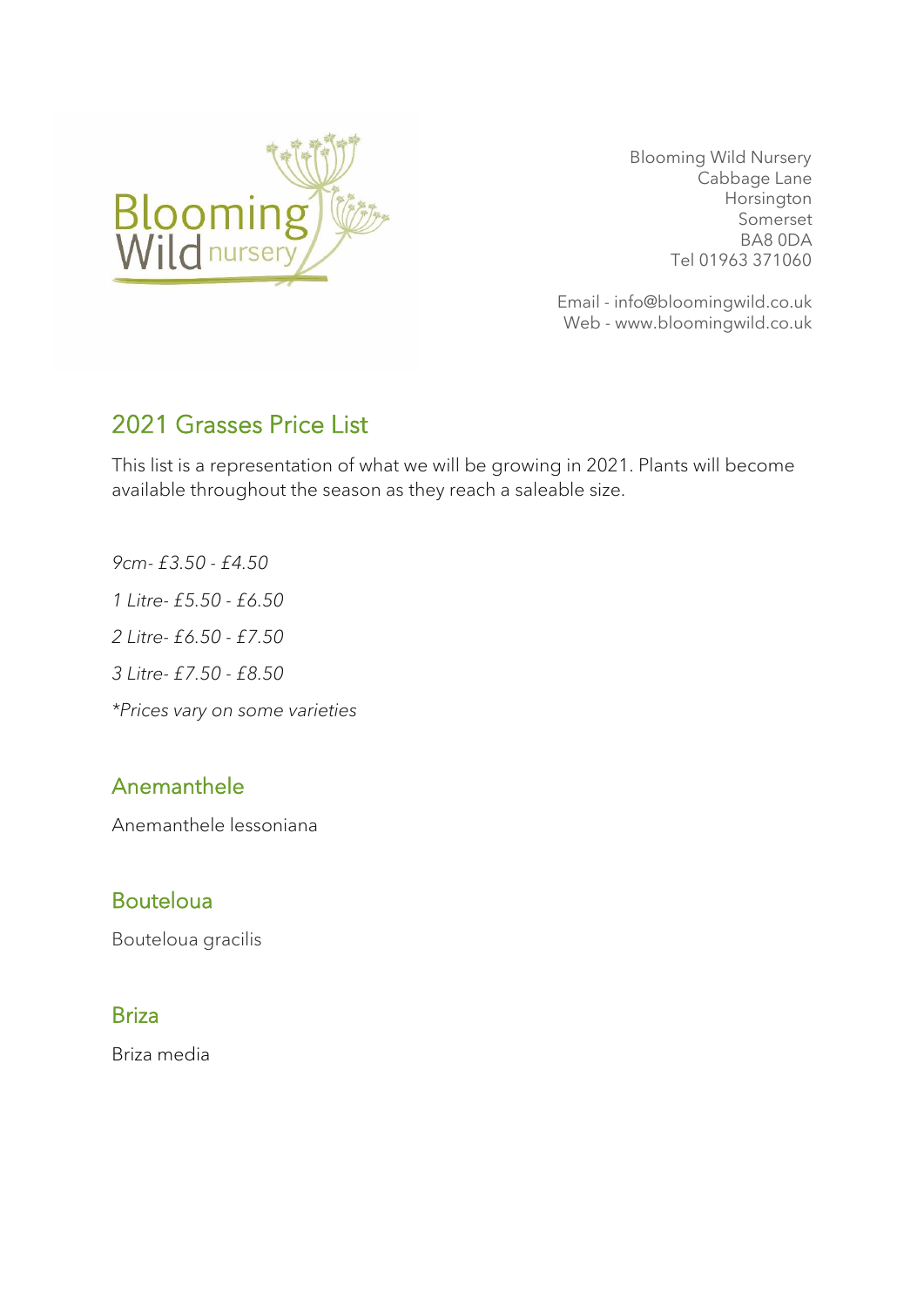## **Calamagrostis**

Calamagrostis x acutiflora 'Karl Foerster' Calamagrostis x a. 'Overdam' Calamagrostis brachytricha

### **Carex**

Carex 'Ice Dance' Carex testacea

# Chasmanthium

Chasmanthium latifolium

### Deschampsia

Deschampsia cespitosa 'Bronzeschleier' Deschampsia cespitosa 'Goldtau'

# Hakonechloa

Hakonechloa macra Halonechola macra 'Aureola'

#### Imperata

Imperata cylindrica 'Red Baron'

### Luzula

Luzula nivea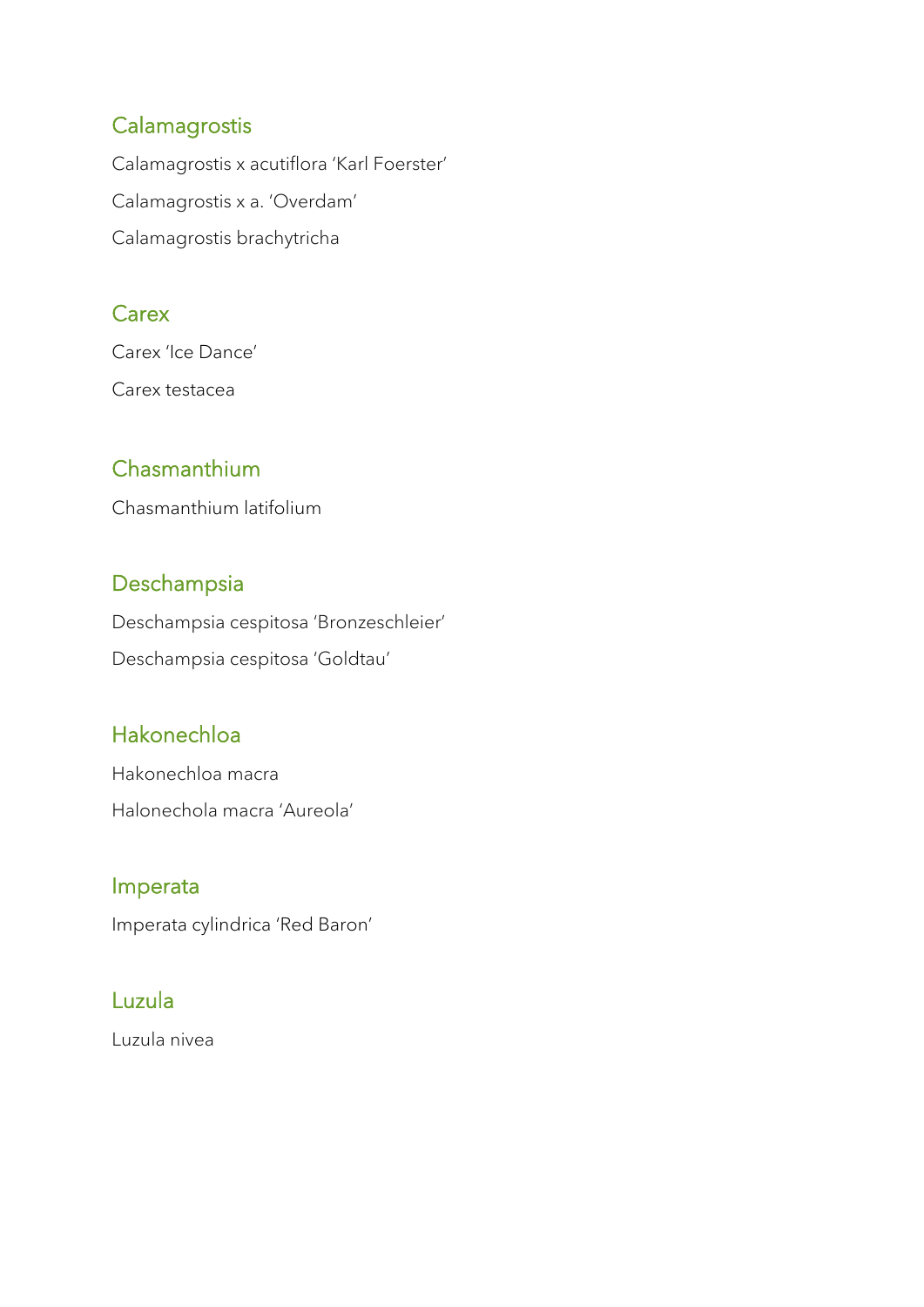#### **Melica**

Melica uniflora f. albida Melica ciliata

#### **Miscanthus**

Miscanthus sinensis 'China' Miscanthus sin. 'Ferner Osten' Miscanthus sin. 'Emmanuel Lepage'

### Molinia

Molinia caerulea subsp. caerulea 'Dauerstrahl' Molinia caerulea subsp. caerulea 'Edith Dudszus' Molinia caerulea subsp. caerulea 'Heidebraut' Molinia caerulea subsp. caerulea 'Moorhexe' Molinia caerulea subsp. arundinacea 'Karl Foerster' Molinia caerulea subsp. arundinacea 'Transparent'

### Panicum

Panicum virgatum 'Cloud Nine' Panicum virgatum 'Heiliger Hain' Panicum virgatum 'North Wind' Panicum virgatum 'Shenandoah' Panicum virgatum 'Warrior'

#### Pennisetum

Pennisetum alopecuroides 'Red Head' Pennisetum 'Fairy Tails' Pennisetum macrourum Pennisetum massaicum 'Red Bunny Tails'